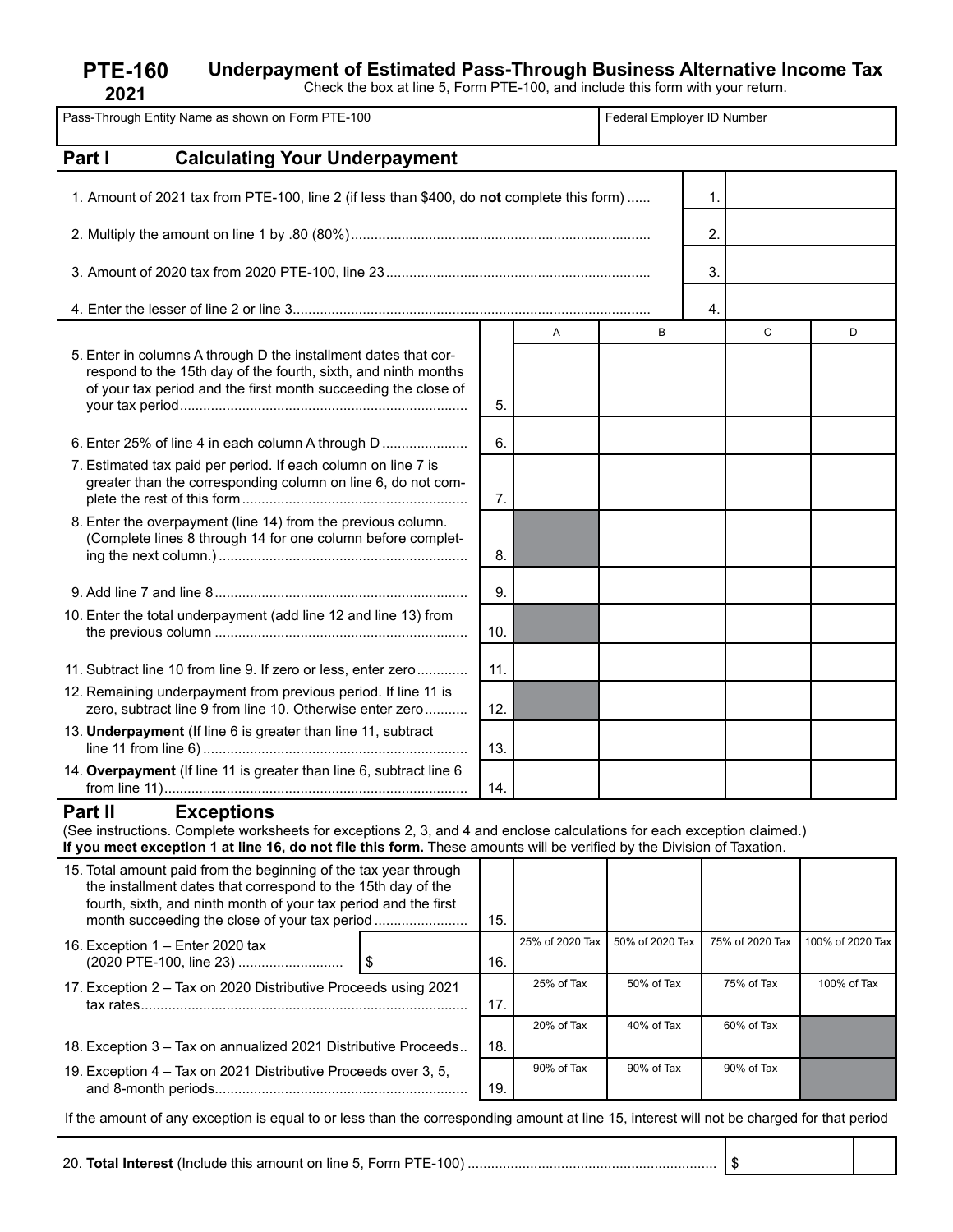#### **Exception II Tax on 2020 Distributive Proceeds using 2021 tax rates**

| 2. Calculate tax on line 1 (2021 tax rates) Enter the applicable percentage of this amount on line 17,<br>Part II | - |  |
|-------------------------------------------------------------------------------------------------------------------|---|--|

#### **Exception III Tax on Annualized 2021 Distributive Proceeds (attach calculations)**

|                                                                                  |    | $1/1/21 - 3/31/21$ | $1/1/21 - 5/31/21$ | $1/1/21 - 8/31/21$ |
|----------------------------------------------------------------------------------|----|--------------------|--------------------|--------------------|
| 1. Enter the portion of Distributive Proceeds (line 1, PTE-100) that is applica- |    |                    |                    |                    |
|                                                                                  | ົ  |                    | 2.4                | 1.5                |
|                                                                                  | 3. |                    |                    |                    |
| 4. Calculate tax on line 3. Enter the applicable percentage of this amount on    |    |                    |                    |                    |

#### **Exception IV Tax on Actual 2021 Distributive Proceeds over 3, 5, and 8-month periods (attach calculations)**

|                                                                            |                | $1/1/21 - 3/31/21$ | $1/1/21 - 5/31/21$ | $1/1/21 - 8/31/21$ |
|----------------------------------------------------------------------------|----------------|--------------------|--------------------|--------------------|
| Enter the actual amount of Distributive Proceeds (line 1, PTE-100) that is |                |                    |                    |                    |
|                                                                            |                |                    |                    |                    |
| 2. Calculate tax on line 1. Enter 90% of this amount on line 19, Part II   | $\overline{2}$ |                    |                    |                    |

# **Form PTE-160 Instructions**

Use Form PTE-160 to determine if you are subject to interest on the underpayment of estimated tax. Complete Part I to determine if you have an underpayment for any of the four payment periods. If you do, complete Part II to determine if an exception applies to any of the payment periods. If no exception applies, use the worksheet on the next page to calculate the interest for that period.

You may owe interest if you did not make estimated payments equal to at least 80% of your 2021 tax liability (line 2, Form PTE-100) or 100% of your 2020 tax liability, provided your 2020 PTE-100 covered a full 12-month period. If an underpayment does exist for any column in Part I, complete Part II and the appropriate worksheet on page 2, PTE-160 to determine if any of the exceptions in Part II apply. You **must** complete the appropriate worksheet for exceptions 2, 3, and 4 and attach all calculations for each exception claimed.

# **Part I**

**Line 1** – If line 1 is \$400 or more, complete lines 2 through 14.

**Line 7** – Include the amount of any estimated tax payments in each of the columns in Part I. If each column on line 7 is greater than the corresponding column on line 6, do not complete the rest of this form.

**Line 8** – Complete lines 8 through 14 for one column before completing the next column.

**Line 13** – If line 13 is zero for all payment periods, you are not subject to the interest and do not need to file Form PTE-160. If you have an underpayment in any column on line 13, complete Part II.

# **Part II**

You will not have to pay interest if (1) you have paid your 2021 tax payments (line 15) on time; and (2) the amount on line 15 is equal to or more than the tax calculated under any of the four exceptions for the same payment period.

**Line 15** – Based on the amounts indicated on line 7, enter the **total** amount of all estimated tax payments made by each of the payment due dates.

**Exceptions 1, 2, 3, and 4** – You must complete the appropriate worksheet for exemptions 2, 3, and 4 and attach all calculations for each of the exceptions claimed. If you meet exception 1 at line 16, do not file this form. These amounts will automatically be verified by the Division of Taxation.

**Exception 1** – Enter your prior year tax liability in the space provided at line 16. Exception 1 only applies if your prior year PTE-100 covered a full 12-month period and your current tax year payments (line 15) are at least equal to your prior year tax liability. Your prior year tax liability is zero if a return was not filed. Enter the applicable percentage of your prior year tax liability in each column at line 16, as indicated.